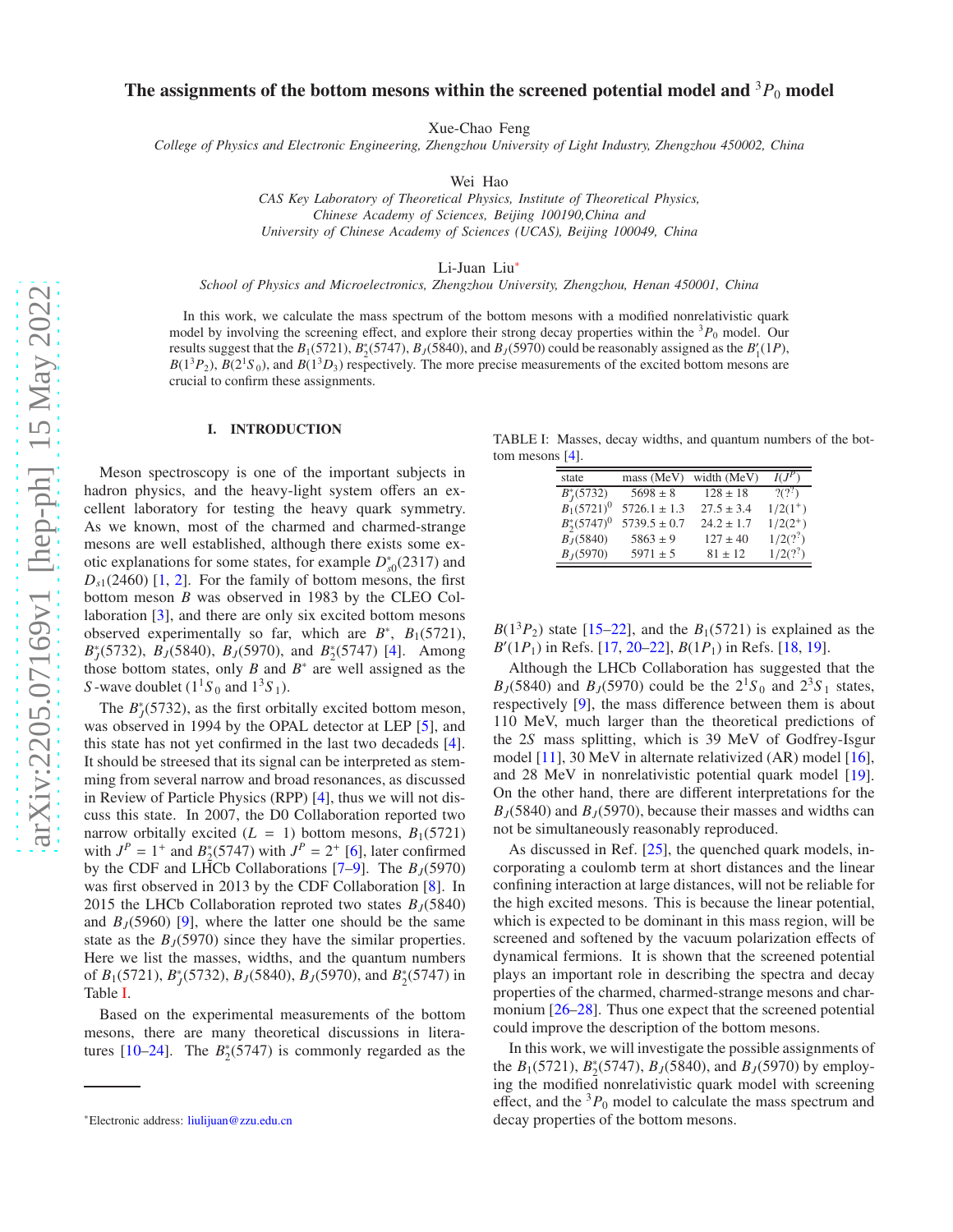This article is organized as follows. In Sec. [II,](#page-1-0) we give a brief review about the modified nonrelativistic quark model and the  ${}^{3}P_0$  model. In Sec. [III,](#page-2-0) we present the numerical results and discuss the possible assignments of the bottom mesons. The summary is given in Sec. [IV](#page-4-11)

#### <span id="page-1-0"></span>II. THEORETICAL MODELS

#### A. Modified nonrelativistic quark model

The nonrelativistic quark model [\[29\]](#page-5-11), as one of the successful quark models, is proposed by Lakhina and Swanson, and has already been used to describe the heavy-light mesons and heavy quarkonium successfully, such as the charmed-strange mesons [\[30\]](#page-5-12) and the bottom mesons [\[17\]](#page-5-3). In the model, the Hamiltonian of a  $q\bar{q}$  meson system is defined as [\[17](#page-5-3), [30](#page-5-12)]

<span id="page-1-2"></span>
$$
H = H_0 + H_{sd} + C_{q\bar{q}},\tag{1}
$$

where  $H_0$  is the zeroth-order Hamiltonian,  $H_{sd}$  is the spindependent Hamiltonian, and  $C_{q\bar{q}}$  is a constant, which will be fixed by experimental data. The  $H_0$  can be compressed as

<span id="page-1-1"></span>
$$
H_0 = \frac{p^2}{M_r} - \frac{4}{3} \frac{\alpha_s}{r} + br + \frac{32\alpha_s \sigma^3 e^{-\sigma^2 r^2}}{9\sqrt{\pi} m_q m_{\bar{q}}} S_q \cdot S_{\bar{q}}, \quad (2)
$$

where the confinement interaction includes the standard Coulomb potential  $-4\alpha_s/3r$  and linear scalar potential *br*, and the last term is the hyperfine interaction that could be treated nonperturbatively. In Eq.  $(2)$ ,  $p$  is quark momentum in the system of  $q\bar{q}$  meson,  $r = |\vec{r}|$  is the  $q\bar{q}$  separation,  $M_r = 2m_q m_{\bar{q}}/(m_q + m_{\bar{q}}), m_q (m_{\bar{q}})$  and  $S_q (S_{\bar{q}})$  are the mass and spin of the constituent quark  $q$  (antiquark  $\bar{q}$ ), respectively.

The spin-dependent term  $H_{sd}$  is,

$$
H_{sd} = \left(\frac{S_q}{2m_q^2} + \frac{S_{\bar{q}}}{2m_{\bar{q}}^2}\right) \cdot L\left(\frac{1}{r}\frac{dV_c}{dr} + \frac{2}{r}\frac{dV_1}{dr}\right)
$$
  
+ 
$$
\frac{S_+ \cdot L}{m_q m_{\bar{q}}}\left(\frac{1}{r}\frac{dV_2}{r}\right)
$$
  
+ 
$$
\frac{3S_q \cdot \hat{r} S_{\bar{q}} \cdot \hat{r} - S_q \cdot S_{\bar{q}}}{3m_q m_{\bar{q}}}
$$
  
+ 
$$
\left[\left(\frac{S_q}{m_q^2} - \frac{S_{\bar{q}}}{m_{\bar{q}}^2}\right) + \frac{S_-}{m_q m_{\bar{q}}}\right] \cdot LV_4,
$$
 (3)

with

$$
V_c = -\frac{4}{3} \frac{\alpha_s}{r} + br,
$$
  
\n
$$
V_1 = -br - \frac{2}{9\pi} \frac{\alpha_s^2}{r} \left[ 9 \ln(\sqrt{m_q m_{\bar{q}}} r) + 9\gamma_E - 4 \right],
$$
  
\n
$$
V_2 = -\frac{4}{3} \frac{\alpha_s}{r} - \frac{1}{9\pi} \frac{\alpha_s^2}{r} \left[ -18 \ln(\sqrt{m_q m_{\bar{q}}} r) + 54 \ln(\mu r) + 36\gamma_E + 29 \right],
$$
  
\n
$$
V_3 = -\frac{4\alpha_s}{r^3} - \frac{1}{3\pi} \frac{\alpha_s^2}{r^3} \left[ -36 \ln(\sqrt{m_q m_{\bar{q}}} r) + 54 \ln(\mu r) + 18\gamma_E + 31 \right],
$$
  
\n
$$
V_4 = \frac{1}{\pi} \frac{\alpha_s^2}{r^3} \ln \left( \frac{m_{\bar{q}}}{m_q} \right),
$$
  
\n(4)

where  $S_{\pm} = S_q \pm S_{\bar{q}}, L$  is the relative orbital angular momentum of the  $q\bar{q}$  system. We take Euler constant  $\gamma_E = 0.5772$ , the scalar  $\mu = 1$  GeV,  $\alpha_s = 0.5$ ,  $b = 0.14$  GeV<sup>2</sup>,  $\sigma = 1.17$  GeV,  $m_u = m_d = 0.45$  GeV, and  $m_b = 4.5$  GeV [\[17](#page-5-3), [30](#page-5-12)].

Because the coupled-channel effects become more important for higher radial and orbital excitations of the heavy-light mesons, some modified models have been proposed by including the screening effect [\[25](#page-5-8)[–27](#page-5-13)], and widely used to calculate mass spectrum of charmed-strange meson [\[26\]](#page-5-9), charm meson [\[27\]](#page-5-13), charmonium [\[25](#page-5-8), [31\]](#page-5-14), and bottomonium [\[28](#page-5-10)]. The screening effect was introduced by the following replacement [\[26\]](#page-5-9),

<span id="page-1-3"></span>
$$
br \to V^{\text{scr}}(r) = \frac{b(1 - e^{-\beta r})}{\beta},\tag{5}
$$

where  $V^{scr}(r)$  behaves like *br* at short distances and constant  $b/\beta$  at large distance<sup>[\[26,](#page-5-9) [27](#page-5-13)],  $\beta$  is parameter which is used to</sup> control the power of the screening effect.

The spin-orbit term in the  $H_{sd}$  can be decomposed into symmetric part *Hsym* and antisymmetric part *Hanti*. These two parts can be written as [\[17\]](#page-5-3)

$$
H_{sym} = \frac{S_{+} \cdot L}{2} \left[ \left( \frac{1}{2m_{q}^{2}} + \frac{1}{2m_{\bar{q}}^{2}} \right) \left( \frac{1}{r} \frac{dV_{c}}{dr} + \frac{2}{r} \frac{dV_{1}}{dr} \right) + \frac{2}{m_{q}m_{\bar{q}}} \left( \frac{1}{r} \frac{dV_{2}}{r} \right) + \left( \frac{1}{m_{q}^{2}} - \frac{1}{m_{\bar{q}}^{2}} \right) V_{4} \right],
$$
 (6)

$$
H_{anti} = \frac{S_{-} \cdot L}{2} \left[ \left( \frac{1}{2m_q^2} - \frac{1}{2m_{\bar{q}}^2} \right) \left( \frac{1}{r} \frac{dV_c}{dr} + \frac{2}{r} \frac{dV_1}{dr} \right) + \left( \frac{1}{m_q^2} + \frac{1}{m_{\bar{q}}^2} + \frac{2}{m_q m_{\bar{q}}} \right) V_4 \right].
$$
 (7)

The antisymmetric part *Hanti* gives rise to the the spin-orbit mixing of the heavy-light mesons with different total spins but with the same total angular momentum such as  $B(n^3L_L)$  and  $B(n^1L_L)$ . Hence, the two physical states  $B_L(nL)$  and  $B'_L(nL)$ can be expressed as

$$
\begin{pmatrix} B_L(nL) \\ B_L'(nL) \end{pmatrix} = \begin{pmatrix} \cos \theta_{nL} & \sin \theta_{nL} \\ -\sin \theta_{nL} & \cos \theta_{nL} \end{pmatrix} \begin{pmatrix} B(n^1 L_L) \\ B(n^3 L_L) \end{pmatrix}, \quad (8)
$$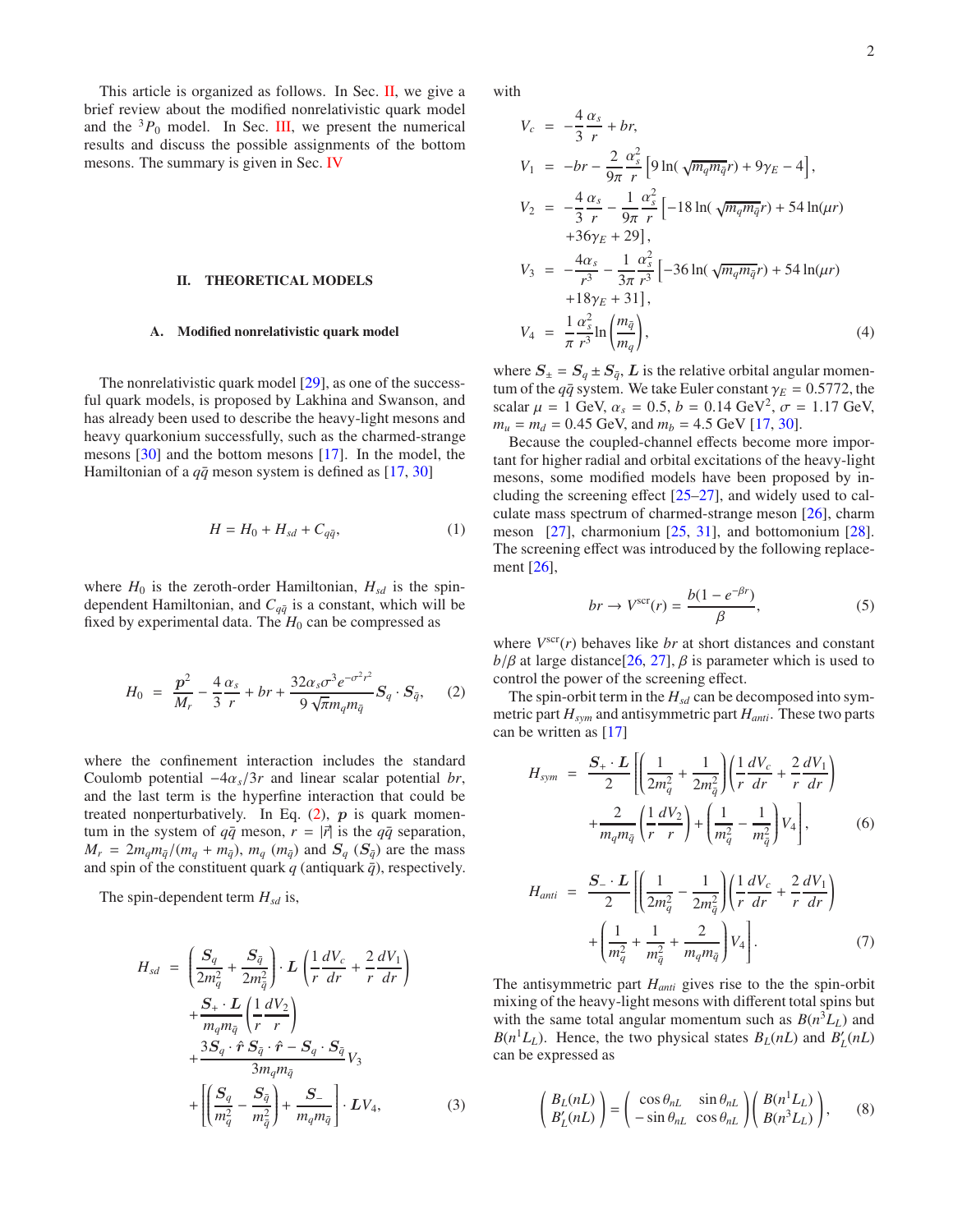where the  $\theta_{nL}$  is the mixing angles.

With above formalisms, one can solve the Schrödinger equation with Hamiltonian of Eq. [\(1\)](#page-1-2) to get the meson wave functions, which will act as the input for calculating the strong decays of excited bottom mesons in the  ${}^{3}P_0$  model.

### **B.**  ${}^{3}P_0$  model

The  ${}^{3}P_0$  model was proposed by Micu [\[32\]](#page-5-15) and further developed by Le Yaouanc [\[33](#page-5-16)[–36\]](#page-5-17), and it has been widely used to calculate the OZI allowed decay processes [\[17,](#page-5-3) [30,](#page-5-12) [37](#page-5-18)– [50\]](#page-5-19). In this model, the meson decay occurs through the regroupment between the  $q\bar{q}$  of the initial meson and the another  $q\bar{q}$  pair created from vacuum with the quantum numbers  $J^{PC} = 0^{++}$ . The transition operator *T* of the decay *A*  $\rightarrow$  *BC* in the  ${}^{3}P_0$  model is given by

$$
T = -3\gamma \sum_{m} \langle 1m; 1 - m|00 \rangle \int d^{3}p_{3}d^{3}p_{4}\delta^{3}(p_{3} + p_{4})
$$
  

$$
\mathcal{Y}_{1m} \left( \frac{p_{3} - p_{4}}{2} \right) \chi_{1, -m}^{34} \phi_{0}^{34} \left( \omega_{0}^{34} \right) b_{3}^{\dagger}(p_{3}) d_{4}^{\dagger}(p_{4}), \tag{9}
$$

where  $\mathcal{Y}_1^m(p) \equiv |p|^1 Y_1^m(\theta_p, \phi_p)$  is solid harmonic polynomial in the momentum space of the created quark-antiquark pair.  $\chi_{1,-m}^{34}$ ,  $\phi_0^{34}$  and  $\omega_0^{34}$  are the spin, flavor and color wave functions, respectively. The paramtere  $\gamma$  is the quark pair creation strength parameter for  $u\bar{u}$  and  $d\bar{d}$  pairs, and for  $s\bar{s}$  we take  $\gamma_{s\bar{s}} = \gamma^{\frac{m_u}{m_s}}$  [\[36\]](#page-5-17). The parameter  $\gamma$  can be determined by fitting to the experimental data. The partial wave amplitude  $\mathcal{M}^{LS}(\mathbf{P})$ of the decay  $A \rightarrow BC$  is be given by Ref. [\[51\]](#page-5-20),

$$
\mathcal{M}^{LS}(\boldsymbol{P}) = \sum_{M_{J_B}, M_{J_C}, M_S, M_L} \langle L M_L S M_S | J_A M_{J_A} \rangle
$$
  

$$
\langle J_B M_{J_B} J_C M_{J_C} | S M_S \rangle
$$
  

$$
\int d\Omega Y_{L M_L}^* \mathcal{M}^{M_{J_A} M_{J_B} M_{J_C}}(\boldsymbol{P}), \qquad (10)
$$

where  $\mathcal{M}^{M_{J_A}M_{J_B}M_{J_C}}(P)$  is the helicity amplitude,

$$
\langle BC|T|A\rangle = \delta^3(P_A - P_B - P_C)
$$
  

$$
\mathcal{M}^{M_{J_A} M_{J_B} M_{J_C}}(P).
$$
 (11)

Here,  $|A\rangle$ ,  $|B\rangle$ , and  $|C\rangle$  denote the mock meson states which are defined in Ref. [\[52\]](#page-5-21). Then, the decay width  $\Gamma(A \rightarrow BC)$ can be expressed as

$$
\Gamma(A \to BC) = \frac{\pi P}{4M_A^2} \sum_{LS} |\mathcal{M}^{LS}(P)|^2, \tag{12}
$$

where  $P = |P| = \frac{\sqrt{M_A - (M_B + M_C) + M_A - (M_B - M_C) + M_A}}{2M_A}$ ,  $M_A$ ,  $M_B$ , and  $M_C$  are the masses of the mesons *A*, *B*, and *C*, respectively.  $\sqrt{\frac{[M_A^2 - (M_B + M_C)^2][M_A^2 - (M_B - M_C)^2]}{2M_A}}$ , *M<sub>A</sub>*, *M<sub>B</sub>*, and The spatial wave functions of the mesons in the  ${}^{3}P_0$  model are obtained by solving the Schrödinger equation in Eq. [\(1\)](#page-1-2).

#### <span id="page-2-0"></span>III. RESULTS AND DISCUSSIONS

In the modified nonrelativistic quark model, we determine two parameters,  $C_{q\bar{q}}$  = 0.0152 GeV of Eq. [\(1\)](#page-1-2) and  $\beta$  =

 $0.0246$  GeV of Eq.  $(5)$ , by fitting the masses of the bottom mesons  $B$  and  $B^*$ , which have already been well established as the  $B(1^1S_0)$  and  $B(1^3S_1)$ , respectively. With these values, we calculated the mass spectrum of the bottom mesons, as shown in Table [II,](#page-3-0) where we also present the predictions with other models without considering the screening effect  $[10, 12, 13, 15–17]$  $[10, 12, 13, 15–17]$  $[10, 12, 13, 15–17]$  $[10, 12, 13, 15–17]$  $[10, 12, 13, 15–17]$  $[10, 12, 13, 15–17]$  $[10, 12, 13, 15–17]$ . It should be stressed that the mixing angles are obtained as  $\theta_{1P} = -53.5^{\circ}$ ,  $\theta_{2P} = -54.5^{\circ}$ ,  $\theta_{1D} =$ −50.5°,  $\theta_{2D}$  = −50.5° and  $\theta_{1F}$  = −49.0° by solving the potential model with the Hamiltonian of Eq. [\(1\)](#page-1-2), which are close to the heavy quark limit mixing angles  $\theta_{1P} = \theta_{2P} = -54.7^{\circ}$ ,  $\theta_{1D} = \theta_{2D} = -50.8^{\circ}$  and  $\theta_{1F} = \theta_{2F} = -49.1^{\circ}$  [\[53](#page-5-22)].

In Table [II,](#page-3-0) one can find that our results for excited bottom mesons are lower than those of Godfrey-Isgur (GI) [\[16](#page-5-7)] and Nonrelativistic quark model (NRQM) [\[17](#page-5-3)], which is due to the screening effect. In the modified nonrelativistic quark model, the  $B_2^*(5747)$  mass is consistent with the predicted mass of  $B(1^3P_2)$ , and the  $B_1(5721)$  mass is also in well agreement with the one of  $B'_{1}(1P)$ . On the other hand, the  $B_{J}(5840)$ can be considered as the candidate of the  $B(2<sup>1</sup>S<sub>0</sub>)$  taking into account the experimental uncertainties, and the  $B<sub>J</sub>(5970)$ can be assigned as the candidate of the  $B_2(1D)$  or  $B(1^3D_3)$ . As we known, only the mass information is not enough to make those assignments, and we will calculate their strong decay widths based on these preliminary assignments for the *B*<sub>1</sub>(5721), *B*<sub>2</sub>(5747), *B<sub>J</sub>*(5840), and *B<sub>J</sub>*(5970) to further examine these assignments.

Before presenting the strong decays, we need to determine the quark pair creation strength  $\gamma$  firstly. As we discussed above,  $B_1(5721)$  may be a mixing state, and the assignments of the  $B_J(5840)$  and  $B_J(5970)$  are still in debate due to the unknown quantum numbers and poor decay information. In this work we take  $\gamma = 0.411$  by fitting to the experimental widths of  $B_2^*(5747)$  which is regarded as the  $B(1^3P_2)$  state in previous works  $[17–21]$  $[17–21]$  $[17–21]$ . The decay properties of the state  $B_2^*(5747)$ with the assignment of  $B(1^3P_2)$  are shown in Table [III.](#page-3-1) The ratio of the decay modes are calculated as,

$$
\frac{\Gamma(B_2^*(5747) \to B^{*+}\pi^-)}{\Gamma(B_2^*(5747) \to B^+\pi^-)} = 0.95,
$$
\n(13)

which is consistent with the experimental data of  $1.10\pm0.42\pm$ 0.31 [\[6](#page-4-5)] and  $0.71 \pm 0.14 \pm 0.30$  [\[9\]](#page-4-7), and also the prediction of the nonrelativistic quark model [\[17\]](#page-5-3).

The decay widths of the  $B_1(5721)$  as the  $B_1(1P)$  and  $B'_1(1P)$ with the mixing angle  $\theta_{1P} = -53.5^{\circ}$  are listed in Table [IV.](#page-3-2) The total widths of the  $B_1(5721)$  as the  $B_1(1P)$  and  $B'_1(1P)$ are predicted to be 193.5 MeV and 16.5 MeV, respectively. The dependence of the total decay widths of the  $B_1(5721)$ as the  $B_1(1P)$  and  $B'_1(1P)$  on the mixing angle is shown in Fig. [1.](#page-3-3) One can see that the total width is narrow around  $\theta_{1P} = -53.5^{\circ}$ . We can safely rule out the *B*<sub>1</sub>(1*P*) assignment since the width of this case is much larger than the experimental data. Within in the experimental uncertainties, the total width of the  $B'_1(1P)$  assignment is in fair agreement with the experimental data, which implies that  $B_1(5721)$  could be the  $B_1'(1P)$  state.

In the heavy quark limit, the *P*-wave heavy-light mesons could be divided into  $j = 1/2(0^+, 1^+)$  doublet and  $j =$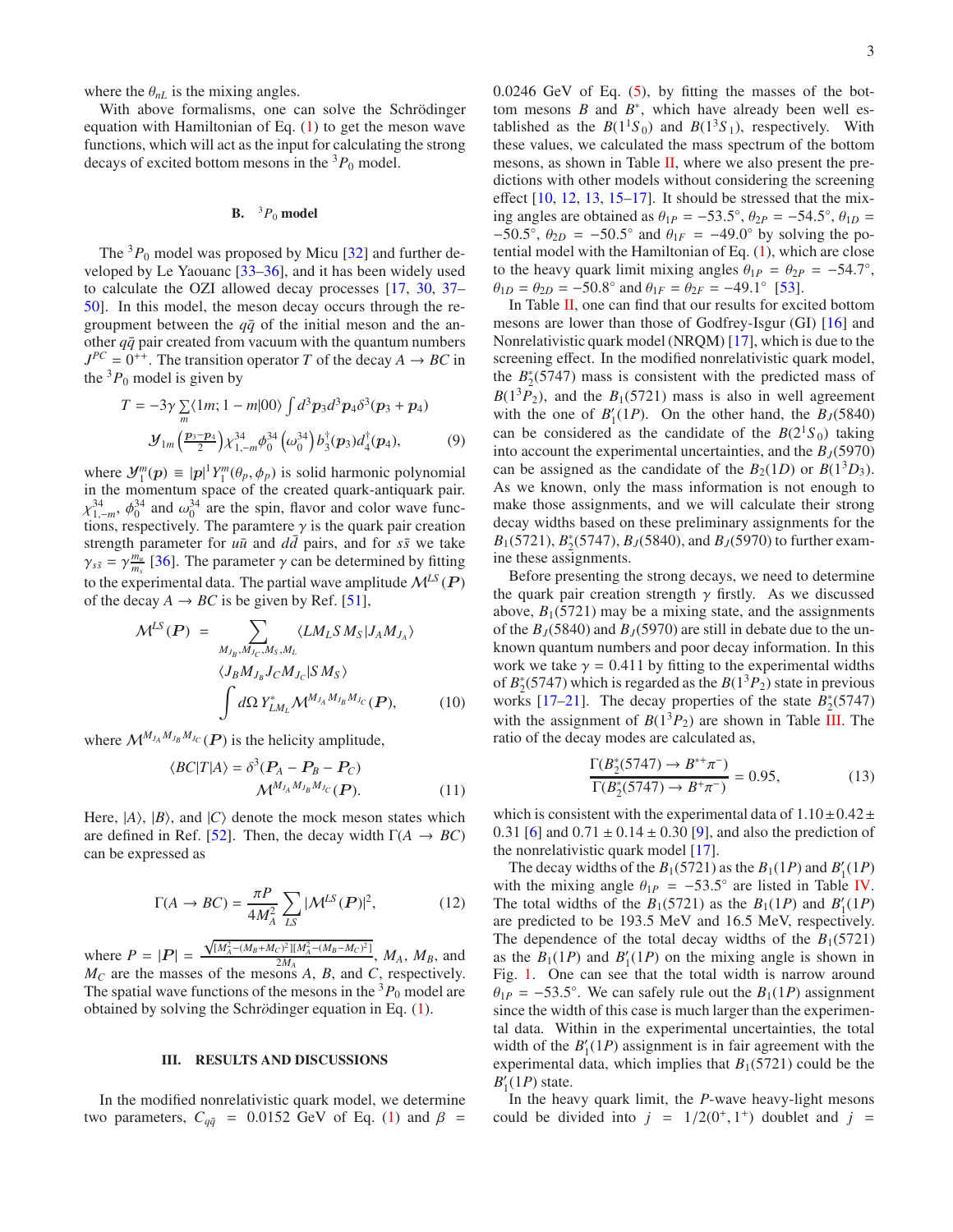<span id="page-3-0"></span>TABLE II: The mass spectrum of the bottom mesons by different quark models in the units of MeV. The mixing angles of  $B_L - B'_L$  calculated in this work are  $\theta_{1P} = -53.5^{\circ}$ ,  $\theta_{2P} = -54.5^{\circ}$ ,  $\theta_{1D} = -50.5^{\circ}$ ,  $\theta_{2D} = -50.5^{\circ}$  and  $\theta_{1F} = 49.0^{\circ}$ 

| <b>State</b>                      | <b>PDG</b>              | Ours |      |      | GI[16] ARM[16] NRQM[17] | EFG[15] | DE[13] | LNR[12] | ZVR[10] |
|-----------------------------------|-------------------------|------|------|------|-------------------------|---------|--------|---------|---------|
| $B(1^1S_0)$                       | $5279.65 \pm 0.12$ 5279 |      | 5312 | 5275 | 5280                    | 5280    | 5279   | 5277    | 5280    |
| $B(1^3S_1)$                       | $5324.70 \pm 0.21$      | 5327 | 5371 | 5316 | 5329                    | 5326    | 5324   | 5325    | 5330    |
| $B(2^1S_0)$                       | $5863 \pm 9$            | 5870 | 5904 | 5834 | 5910                    | 5890    | 5886   | 5822    | 5830    |
| $B(2^3S_1)$                       |                         | 5896 | 5933 | 5864 | 5939                    | 5906    | 5920   | 5848    | 5870    |
| B(3 <sup>1</sup> S <sub>0</sub> ) |                         | 6278 | 6335 | 6216 | 6369                    | 6379    | 6320   | 6117    | 6210    |
| $B(3^3S_1)$                       |                         | 6297 | 6355 | 6240 | 6391                    | 6387    | 6347   | 6136    | 6240    |
| $B(1^3P_0)$                       |                         | 5683 | 5756 | 5720 | 5683                    | 5749    | 5706   | 5678    | 5650    |
| $B_1(1P)$                         |                         | 5722 | 5777 | 5738 | 5729                    | 5774    | 5700   | 5686    | 5690    |
| $B'_{1}(1P)$                      | $5726.1 \pm 1.3$        | 5725 | 5784 | 5753 | 5754                    | 5723    | 5742   | 5699    | 5690    |
| $B(1^3P_2)$                       | $5739.5 \pm 0.7$        | 5736 | 5797 | 5754 | 5768                    | 5741    | 5714   | 5704    | 5710    |
| $B(2^3P_0)$                       |                         | 6104 | 6213 | 6106 | 6145                    | 6221    | 6163   | 6010    | 6060    |
| $B_1(2P)$                         |                         | 6139 | 6197 | 6126 | 6185                    | 6281    | 6175   | 6022    | 6100    |
| $B'_{1}(2P)$                      |                         | 6162 | 6228 | 6132 | 6241                    | 6209    | 6194   | 6028    | 6100    |
| $B(2^3P_2)$                       |                         | 6174 | 6213 | 6141 | 6253                    | 6260    | 6188   | 6040    | 6120    |
| $B(1^3D_1)$                       |                         | 6066 | 6110 | 6053 | 6095                    | 6119    | 6025   | 6005    | 5970    |
| B <sub>2</sub> (1D)               |                         | 5952 | 6095 | 6012 | 6004                    | 6121    | 5985   | 5920    | 5960    |
| $B'_{2}(1D)$                      |                         | 6080 | 6124 | 6072 | 6113                    | 6103    | 6037   | 5955    | 5980    |
| $B(1^3D_3)$                       | $5971 \pm 5$            | 5959 | 6106 | 6026 | 6014                    | 6091    | 5993   | 5871    | 5970    |
| $B(2^3D_1)$                       |                         | 6420 | 6475 | 6357 | 6497                    | 6534    |        | 6248    |         |
| B <sub>2</sub> (2D)               |                         | 6334 | 6450 | 6334 | 6435                    | 6554    |        | 6179    | 6310    |
| $B'_{2}(2D)$                      |                         | 6433 | 6486 | 6377 | 6513                    | 6528    |        | 6207    | 6320    |
| $B(2^3D_3)$                       |                         | 6341 | 6460 | 6347 | 6444                    | 6542    |        | 6140    | 6320    |
| $B(1^3F_2)$                       |                         | 6329 | 6387 | 6302 | 6383                    | 6412    | 6264   |         | 6190    |
| $B_3(1F)$                         |                         | 6157 | 6358 | 6231 | 6236                    | 6420    | 6220   |         | 6180    |
| $B'_{3}(1F)$                      |                         | 6337 | 6396 | 6316 | 6393                    | 6391    | 6271   |         | 6200    |
| $B(1^3F_4)$                       |                         | 6162 | 6364 | 6244 | 6243                    | 6380    | 6226   |         | 6180    |

TABLE III: Decay widths of the  $B_2^*(5747)$  as the  $B(1^3P_2)$  in units of MeV.

<span id="page-3-1"></span>

|                           | $B_2^*(5747)$ |
|---------------------------|---------------|
| $B^+\pi^-$                | 82            |
| $R^0\pi^0$                | 4.1           |
| $B^{*+}\pi^-$             | 7.8           |
| $R^{*0}\pi^0$             | 4.0           |
| Total width               | 24.2          |
| Experiment $24.2 \pm 1.7$ |               |

TABLE IV: Decay widths of the  $B_1(5721)$  a,s the  $B(1P)$  and  $B'_1(1P)$ in units of MeV, with the mixing angle  $\theta_{1P} = -53.5^{\circ}$ .

<span id="page-3-2"></span>

| Channel       |       | $B_1(1P) B'_1(1P)$ |
|---------------|-------|--------------------|
| $B^{*+}\pi^-$ | 129.2 | 11.0               |
| $R^{*0}\pi^0$ | 64.3  | 5.6                |
| Total width   | 193.5 | 16.5               |
| Experiment    |       | $27.5 + 3.4$       |

<span id="page-3-4"></span>TABLE V: Decay widths of the  $B_J$ (5840) as the  $B(2<sup>1</sup>S_0)$  in units of MeV.

|                      | $2^1S_0$   |
|----------------------|------------|
| $R^{*+}\pi^-$        | 73.0       |
| $R^{*0}\pi^0$        | 36.5       |
| $B^*(1^3P_0)^+\pi^-$ | 0.004      |
| $B^*(1^3P_0)^0\pi^0$ | 0.003      |
| Total width          | 109.5      |
| Experiment           | $127 + 40$ |

 $3/2(1^+, 2^+)$  doublet, with  $j (= S_q + L)$  is the total angular momentum of the light quark. For the bottom mesons, the decay width is broad for  $j = 1/2$  doublet, which couples to  $B\pi$  in *S* -wave, and narrow for  $j = 3/2$  doublet, which couples to  $B\pi$ in *D*-wave. Thus, the  $B_1(5721)$  and  $B_2^*(5747)$  should be the  $j = 3/2(1^+, 2^+)$  doublet.



<span id="page-3-3"></span>FIG. 1: Total decay width of the  $B_1(5721)$  as the  $B'_1(1P)$  depends on the mixing angle. The vertical red solid line corresponds to the mixing angle  $\theta_{1P} = -53.5^{\circ}$ , and the blue band denotes the experimental width of the  $B_1(5721)$  from RPP [\[4](#page-4-3)].

The decay widths of the  $B_J(5840)$  as the  $B(2<sup>1</sup>S_0)$  is shown in Table [V,](#page-3-4) and the predicted total decay width is 109.5 MeV, in well agreement with the experimental measurement  $127 \pm$ 40 MeV [\[4\]](#page-4-3). In this case, the dominant decay mode is  $B^*\pi$ , and the decay mode  $B\pi$  is forbidden for the  $B(2<sup>1</sup>S<sub>0</sub>)$  assignment. It should be pointed out that the decay mode  $B\pi$  has not yet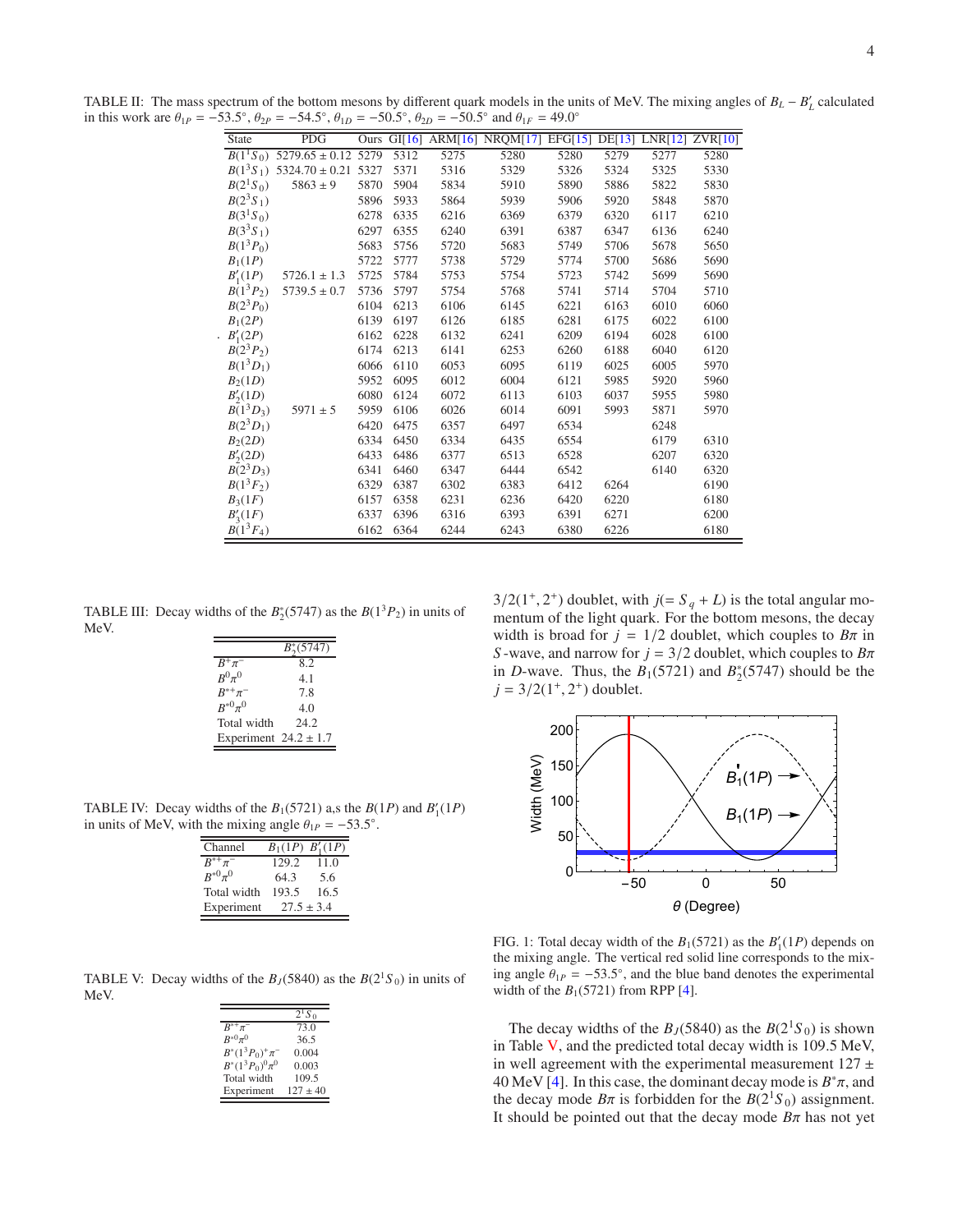TABLE VI: Decay widths of the  $B_J(5970)$  as the  $B_2(1D)$  and  $B(1^3D_3)$  in units of MeV with the mixing angle  $\theta_{1D} = -50.5^\circ$ .

<span id="page-4-14"></span>

|                         | $B_2(1D)$ | $B(1^3D_3)$ |
|-------------------------|-----------|-------------|
| $B^+\pi^-$              |           | 12.6        |
| $R^0\pi^0$              |           | 6.3         |
| $B^{*+}\pi^-$           | 52.9      | 13.5        |
| $R^{*0}\pi^0$           | 26.4      | 6.8         |
| $B^*(1^3P_0)^+\pi^-$    | 0.006     |             |
| $B^*(1^3P_0)^0\pi^0$    | 0.003     |             |
| $B^*(1^3P_2)^+\pi^-$    | 66.8      | 0.2         |
| $B^*(1^3P_2)^0\pi^0$    | 33.5      | 0.1         |
| $B_1(1P)^+\pi^-$        | 0.005     | 0.05        |
| $B_1(1P)^0\pi^0$        | 0.003     | 0.03        |
| $B'_{1}(1P)^{+}\pi^{-}$ | 0.4       | 0.05        |
| $B'_{1}(1P)^{0}\pi^{0}$ | 0.1       | 0.03        |
| $B^0 n$                 |           | 0.3         |
| $B^{*0}n$               | 11.2      | 0.1         |
| $B^0_s K^0$             |           | 0.1         |
| $B^{\ast 0} K^0$        | 11.1      | 0.03        |
| Total width             | 202.5     | 40.1        |
| Experiment              |           | $81 \pm 12$ |



<span id="page-4-15"></span>FIG. 2: Total decay width of the  $B<sub>I</sub>(5970)$  depends on the mixing angle as the  $B_2(1D)$  and  $B'_2(1D)$ . The vertical red solid line corresponds to the mixing angle  $\theta_{1D} = -50.5^{\circ}$  and the blue band denotes the experimental width from RPP [\[4](#page-4-3)]

finally been confirmed by the LHCb [\[9](#page-4-7)], which implies that assignments of the *B*<sub>*I*</sub>(5840) as the *B*( $2^{1}S_{0}$ ) is acceptable.

The decay widths of the  $B_J(5970)$  as the  $B_2(1D)$  and  $B(1<sup>3</sup>D<sub>3</sub>)$  are listed in Table [VI.](#page-4-14) The predicted total width of the  $B_2(1D)$  assignment is 202.5 MeV with mixing angle  $\theta_{1D} = -50.5^{\circ}$ , which is about 100 MeV larger than the experimental data  $81 \pm 12$  MeV, while the one of the  $B(1^3D_3)$  assignment is 40.1 MeV. The dominant decay modes are *B*π and *B* ∗π decay modes, supported by the measurements of the CDF [\[8\]](#page-4-8) and LHCb Collaborations [\[9\]](#page-4-7). The dependence of the decay widths of the  $B<sub>I</sub>(5970)$  as the  $B<sub>2</sub>(1D)$  on the mixing angle is shown in Fig. [2,](#page-4-15) one can find that the total width of  $B_2(1D)$  is about 200 MeV around the mixing angle  $\theta_{1D} = -50.5^{\circ}$ , and the total width of  $B_2'(1D)$  is predicted to be about 50 MeV. Considering the predictive power of the model and the experimental uncertainties, it is reasonable to regard  $B<sub>J</sub>(5970)$  as the  $B(1^3D_3)$ .

## <span id="page-4-11"></span>IV. SUMMARY

In this paper, we have calculated the bottom meson spectrum with a modified nonrelativistic quark model involving the screening effect. We present a good description of mass spectrum of the bottom mesons, especially for the excited bottom mesons. Furthermore, we also investigate the strong decay properties of the *B*<sub>1</sub>(5721), *B*<sub>2</sub>(5747), *B<sub>J</sub>*(5840), and  $B<sub>I</sub>(5970)$  with the <sup>3</sup> $P<sub>0</sub>$  model.

Based on the mass spectrum and decay properties, the  $B_1(5721)$  and  $B_2^*(5747)$  can be identified as the  $B_1'(1P)$  and  $B(1^3P_2)$ , respectively. The  $B<sub>J</sub>(5840)$  could be interpreted as the  $B(2^1S_0)$ , and the  $B<sub>J</sub>(5970)$  could be explained as the  $B(1^3D_3)$ . Further experimental information, especially the quantum numbers and decay modes of  $B_J(5840)$  and *BJ*(5970), are necessary to confirm these assignments.

#### Acknowledgments

This work is supported by the Academic Improvement Project of Zhengzhou University.

- <span id="page-4-0"></span>[1] H. X. Chen, W. Chen, X. Liu, Y. R. Liu and S. L. Zhu, A review of the open charm and open bottom systems, Rept. Prog. Phys. 80 (2017) no.7, 076201
- <span id="page-4-1"></span>[2] M. L. Du, M. Albaladejo, P. Fernández-Soler, F. K. Guo, C. Hanhart, U. G. Meißner, J. Nieves and D. L. Yao, Towards a new paradigm for heavy-light meson spectroscopy, Phys. Rev. D 98 (2018) no.9, 094018
- <span id="page-4-2"></span>[3] S. Behrends *et al.* [CLEO], Observation of Exclusive Decay Modes of *B* Flavored Mesons, Phys. Rev. Lett. 50 (1983), 881- 884
- <span id="page-4-3"></span>[4] P. A. Zyla *et al.* [Particle Data Group], Review of Particle Physics, PTEP 2020 (2020) no.8, 083C01
- <span id="page-4-4"></span>[5] R. Akers *et al.* [OPAL], Observations of  $\pi$ <sup>-</sup> *B* charge - flavor correlations and resonant *B*π and *BK* production, Z. Phys. C 66 (1995), 19-30
- <span id="page-4-5"></span>[6] V. M. Abazov *et al.* [D0], Observation and Properties of *L* = 1*B*<sub>1</sub> and *B*<sup>\*</sup><sub>2</sub> Mesons, Phys. Rev. Lett. **99** (2007), 172001
- <span id="page-4-6"></span>[7] T. Aaltonen *et al.* [CDF], Measurement of Resonance Parame-

ters of Orbitally Excited Narrow *B* <sup>0</sup> Mesons, Phys. Rev. Lett. 102 (2009), 102003

- <span id="page-4-8"></span>[8] T. A. Aaltonen *et al.* [CDF], Study of Orbitally Excited *B* Mesons and Evidence for a New *B*π Resonance, Phys. Rev. D 90 (2014) no.1, 012013
- <span id="page-4-7"></span>[9] R. Aaij *et al.* [LHCb], Precise measurements of the properties of the  $B_1(5721)^{0,+}$  and  $B_2^*(5747)^{0,+}$  states and observation of  $B^{+,0}\pi^{-,+}$  mass structures, JHEP 04 (2015), 024
- <span id="page-4-9"></span>[10] J. Zeng, J. W. Van Orden and W. Roberts, Heavy mesons in a relativistic model, Phys. Rev. D 52 (1995), 5229-5241
- <span id="page-4-10"></span>[11] S. Godfrey and N. Isgur, Mesons in a Relativized Quark Model with Chromodynamics, Phys. Rev. D 32 (1985), 189-231
- <span id="page-4-12"></span>[12] T. A. Lahde, C. J. Nyfalt and D. O. Riska, Spectra and *M*<sup>1</sup> decay widths of heavy light mesons, Nucl. Phys. A 674 (2000), 141- 167
- <span id="page-4-13"></span>[13] M. Di Pierro and E. Eichten, Excited Heavy - Light Systems and Hadronic Transitions, Phys. Rev. D 64 (2001), 114004
- [14] X. h. Zhong and Q. Zhao, Strong decays of heavy-light mesons